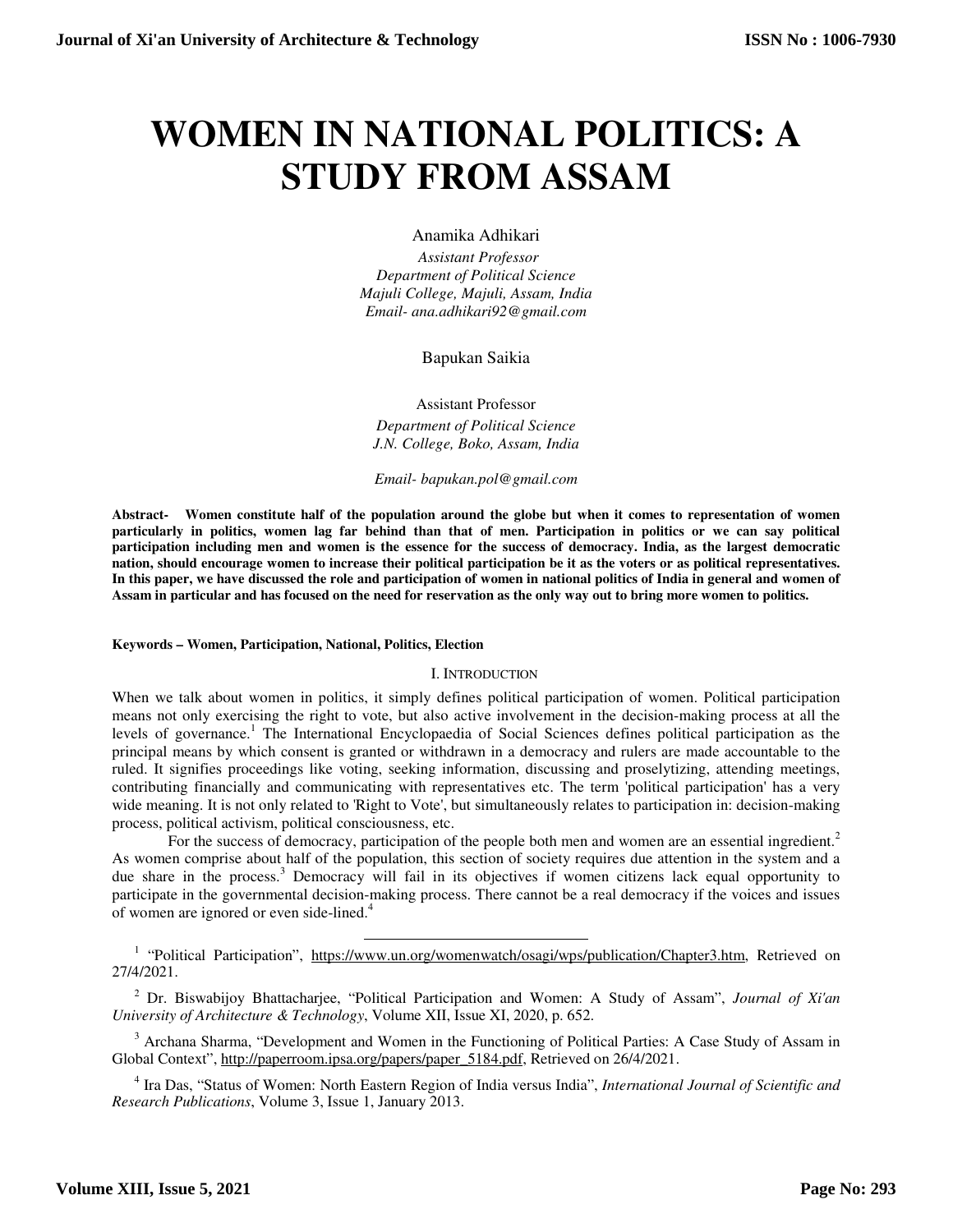The issue of women's political empowerment came to the forefront of the global debate for women's right at the time of the Fourth-World conference on woman held at Beijing in 1995. It declared "Women's equal participation in political life plays a pivotal role in the general process of the advancement of women. Women's equal participation in decision making is a demand for simple justice and necessary condition for women's interest to be taken into account".<sup>5</sup>

Unfortunately, it is seen that women are not given equal status with men. They face many constraints in participating in the affairs of the government. Politics and political activities are considered as male domain and thus, putting woman aside. People do not want to have women in politics and take politics as masculine domain.<sup>6</sup>

Thus, it is in this context, the objective of this paper is to explore the extent of the participation of the women of Assam in national politics as the representatives in electoral processes. For conducting the present study, data has been collected from secondary sources like articles, research papers, journals, newspapers, etc.

#### II. WOMEN IN INDIA

As per available data, it is found that women are underrepresented at all levels of decision-making worldwide, and achieving gender parity in political life is far off.<sup>7</sup> There are countries with high number of female representatives but with limited powers. According to Tiffany Barnes research paper titled 'Women's Representation in the Argentine National and Subnational Governments' (2018), "the country is still combating problems of gender inequality including domestic violence and sexual harassment. One major reason for the situation is because the women parliamentarians have limited powers and are largely underrepresented". The scenario is pretty similar even in Rwanda which has the highest female representatives. Thus, it can be inferred that there are countries around the world either with less female representatives or countries with more female representatives but with less power.

The Constitution of India gives equal political rights to both men and women, but the representation of women in Parliament as well as in State Legislatures is very less. Women in India participate in voting, run for public offices and political parties at lower levels more than men. Political activism and voting are the strongest areas of women's political participation. In India, women have held the posts of president and prime minister as well as chief ministers of various states. Indian voters have elected women to numerous state legislative assemblies and national parliament for many decades but as women constitute half of the total population, their representation is miserable. The data as compiled by the Inter-Parliamentary Union on the basis of information provided by National Parliaments by 1st February 2019, India stands in 149<sup>th</sup> position with 12.6% of women in Lower House and 11.5% in Upper House.<sup>8</sup> In 2020, the World Economic Forum listed India at 122 out of 153 countries when it comes to women's representation in parliament, in their Global Gender Gap Report.<sup>9</sup> When it comes to a woman in politics and their involvement in real decision-making process, the power still lies with the men.

While national parties like BJP and INC try to sell the idea of reservation on paper, they have hardly managed to stand by their own words when it comes to giving more women an equal chance to participate in elections. Even regional parties that are led my women like TMC, BSP, AIADMK by late Jayalalitha have failed to field more women. Further, talking about the women parliamentarians in the country, the 17th Lok Sabha elections, 2019 recorded a total number of 78 women (14%) out of the 542 seats coming to power, still less than the proposed 33% and out of these women MPs, tragically only 3 out of the 78 women parliamentarians were given Cabinet Ministerial positions. There are 20 women MPs in Rajya Sabha out of total 246 members.

According to NCRB, the number of cases reported on crimes against women have been increasing in the last three years. Uttar Pradesh has again topped the list with 56,011 cases of crime against women. It is followed by Maharashtra with 31,979 cases and West Bengal at 30,002. Interestingly, these are among the States with the greatest

 $\overline{a}$ 

<sup>5</sup> Mrs. Minal Mhatre, *Women in Electoral Politics: A Case Study of Women's Political Participation in Maharashtra*, Mumbai: Centre for the Study of Society & Secularism, January, 2009.

<sup>6</sup> Akhlaq Ahmad, Qaisar Khalid Mahmood, Saud, Muhammad & Siti, Mas'udah, "Women in Democracy: The political participation of women", *Masyarakat, Kebudayaan dan Politik*, Vol. 32, Issue 2, 2019, page 114-122.

 $7$  Facts and figures: Women's leadership and political participation,

<sup>&</sup>lt;sup>8</sup> "Women in national parliaments", http://archive.ipu.org/wmn-e/classif.htm, Retrieved on 1/5/2021

<sup>&</sup>lt;sup>9</sup> "International Women's Day: Women MPs push for 33% reservation in Parliament", *Hindustan Times*, 8<sup>th</sup> March, 2021.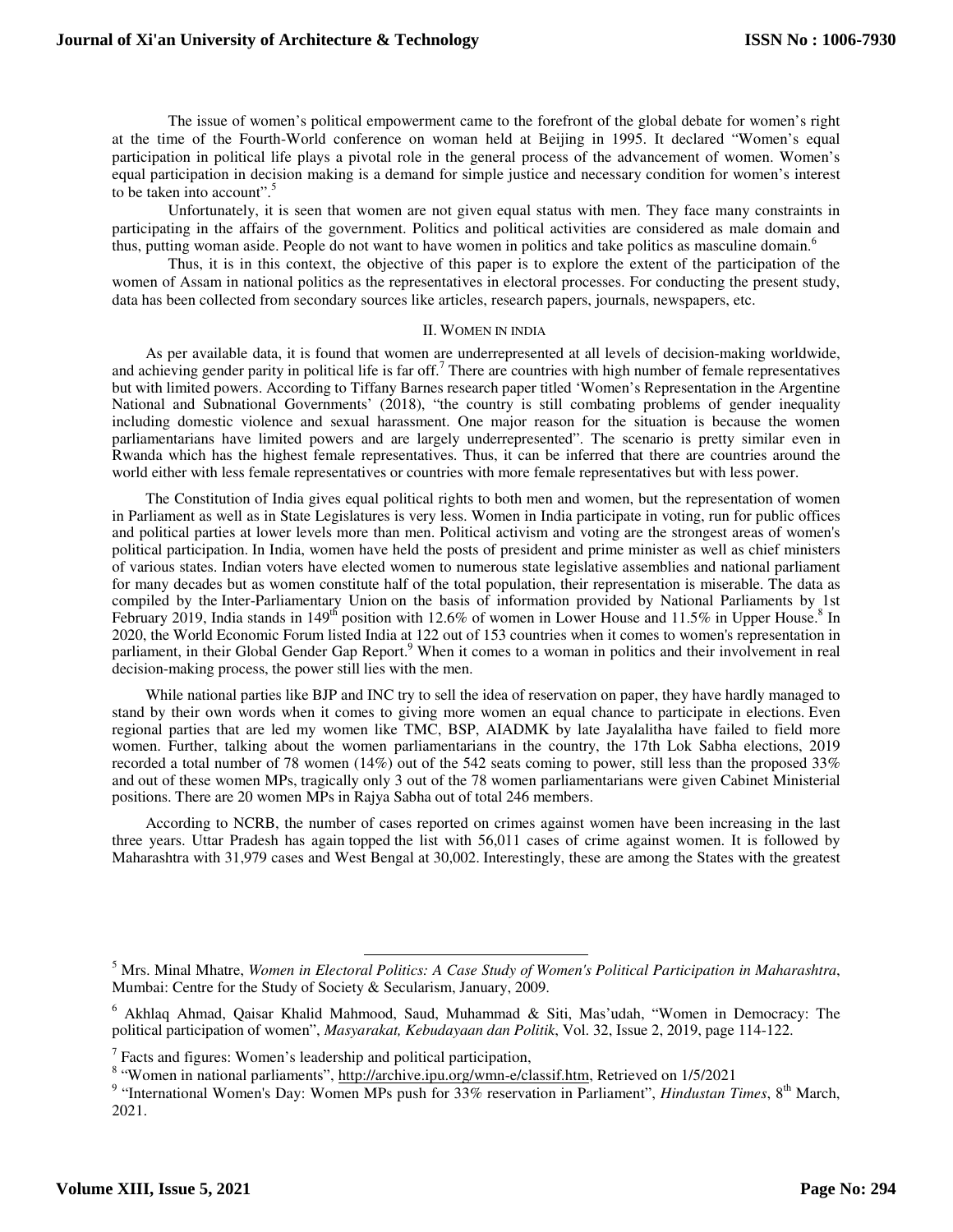number of women MPs elected. This means that somewhere women MPs still remain invisible or there are underlying interconnected barriers that restrict their growth and visibility in a male dominated environment.<sup>10</sup>

## III. POLITICAL PARTICIPATION OF WOMEN OF ASSAM IN NATIONAL POLITICS

Like all the states of India, in Assam too women are very much marginalized in political participation. Despite having a glorious history of the women of Assam, they could not occupy good position in decision making process and leading role in party politics of the state. Their participation in the national politics i.e. Lok Sabha and Rajyasabha is not satisfactory in compare to male political participation.

History of Assam shows that women's participation in politics in Assam is very old. But women are still not considered as equal as male politicians and are not given the chance to proof their efficiency or capacity. Though the history and literature of Assam give evidence of the relative freeness of Assamese women in the society, but the invasion of the Burmese, influence of Brahminism and the entry of the culture of Bengal compelled the Assamese women to restrict herself in the four walls of the household during the first hundred years of British period. There was no opportunity for them to work for the greater society, nation or even for their own state. Their work was confined only to the welfare of their husbands and offspring. The women who, at one time ruled a kingdom, who participated in the politics and showed their bravery in the battlefield, became a story of yesteryears.<sup>1</sup>

It was in the year 1921, Mahatma Gandhi visited Assam and delivered lectures in different parts of the province. He also met Assamese women in some special meetings organized for them and asked the women to actively participate in the programs of the freedom movement. Gandhi's visit to Assam had created an enthusiasm among the Assamese women and they came forward to take part in the freedom movement. They had thrown out the 'Purdah System' and stood in the same line with the male. $^{12}$ 

After independence, the role of women of Assam in electoral politics was not so significant and satisfactory. But in the mass movements, the role of women is found to be the same as in the freedom movement. However, their role in the success of the movement did not bear any fruitful result for the women in respect of electoral politics.<sup>13</sup> It proved that though in the mass movement the participation of women was considered very essential, they were virtually kept aloof from the electoral politics.

If we look at the women representation from Assam to national politics, we find that few women have elected to parliament i.e., to Loksabha and Rajyasabha. Assam has so far sent only 17 women candidates to the Lok Sabha since the first General Elections in 1952. In 1952, for the first time Bonali Khongman was elected to Loksabha. In the first General Elections of 1952, none of the two contesting candidates won while it was only in 1957 that both the contesting women candidates won the polls while in 1962, two of the three contesting candidates managed to make it to Parliament. In 1967 and 1971, only one candidate could make it in each of the polls. In 1977, two women won the elections. There were no women candidates in 1980, 1984 and 1989 while in 1991, none of seven contesting candidates could manage to win. In 1996 and 1999, nine candidates contested each of the polls with only one and two women winning the respective polls. in 2004, four candidates were in fray but none managed to win. In 2009, 11 women candidates contested the polls with only two winning. The highest number of 16 women candidates had contested but only two were elected in 2014 Loksabha elections.<sup>14</sup> Again, the 17<sup>th</sup> Loksabha elections, 2019, witnessed the decline in the number of women elected which is only one from Guwahati Parliamentary seat.

Women elected to Rajya Sabha from Assam till date are – Pushpalata Das, Basanti Devi, Anowara Taimur, Naznin Faruque and Rani Narah. Though the number of women as contestants has increased but the number of elected females in compare to elected male contestants is still low. Thus, it can be said that women representation from Assam in National politics is not impressive at all.

-

<sup>&</sup>lt;sup>10</sup> Nancy D Cruz, "Women In Politics: Looking Beyond Reservations", Jan 30, 2020, https://feminisminindia.com/2020/01/30/women-politics-beyond-reservations/., Retrieved on 5/5/2021.

 $\frac{11}{11}$  Dr. Dhaneswar Baishya, "Political Participation of Women of Assam with Special Reference to Nalbari District", *International Research Journal of Interdisciplinary & Multidisciplinary Studies (IRJIMS)*, Vol II, Issue III, September, 2016, p. 88.

<sup>12</sup> Sivanath Barman, *Asomiya Nari Otiya Aru Uttaran*, Guwahati: Students Store, 2002, pp. 70-76.

<sup>&</sup>lt;sup>13</sup> Op.cit, Sivanath Barman, p. 76

<sup>&</sup>lt;sup>14</sup> "MARGINAL DECLINE IN NUMBER OF WOMEN CANDIDATES IN ASSAM", *BUSINESS STANDARD*, 21<sup>ST</sup> APRIL, 2019.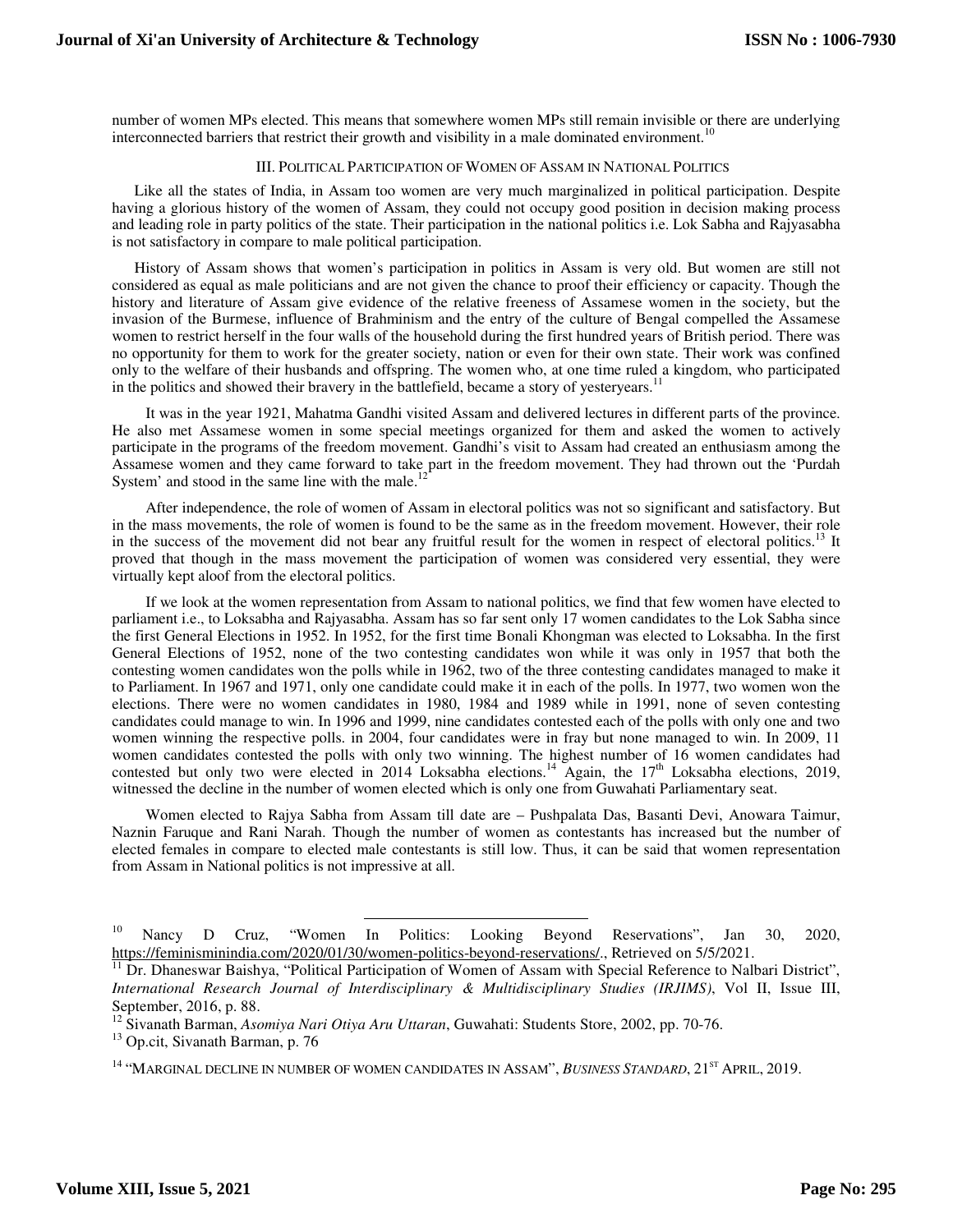## IV. RESERVATION: THE NEED OF HOUR

The countries where there are representations in the parliament have highest number of females, the quota system or 'reservation' seems to be a common factor behind more women in politics as legislators. For instance, while women dominate Rwanda's national legislature, it is because of the thirty percent quota for women in parliament and government, a 2014 electoral law in Bolivia required 50 percent of each political party's list be women. Similarly, countries like Mexico, Costa Rica, Nicaragua, South Africa etc., too have legislated quotas that women are elected in their respective parliaments. Argentina adopted the world's first gender quota law in 1991, mandating that political parties nominate women for 30 percent of the electable positions on their candidate lists. To combat gender inequality in politics, the Indian Government has also instituted reservations but only for seats in local governments. In the year 1994, a new Panchayat Act was passed following the 73rd Constitution Amendment Act, 1992 of the Constitution of India. This provided for one-third reservation for women in all the three tiers of Panchayati Raj Institutions and thousands of women got opportunity to participate in the elections of PRIs.

 To increase the participation of women in the parliament, Women's Reservation Bill was introduced in the upper and lower house, but this is still pending in Lok Sabha, despite its reintroduction. This Bill proposes to amend the Constitution of India to reserve 33 percent seats in the lower house of the parliament, Lok Sabha, and in all state legislative assemblies for women. The Women's Reservation Bill was initially introduced in the parliament on September 12, 1996 by the United Front government of HD Deve Gowda. Vajpayee government pushed for the bill in Lok Sabha but it still wasn't passed. UPA-I government, led by Congress, again introduced the bill to reserve seats for women in Lok Sabha and legislative assemblies in May 2008. After its reintroduction, the bill was passed by Rajya Sabha on March 9, 2010, but was still left pending in Lok Sabha.<sup>15</sup>

 The way equal voting rights have increased women's participation as voters in India, in order to increase their participation as representatives, reservation is must. 26 years ago, the demand starts with 33 percent reservation for women and now it should be 50 percent reservation.

#### V.CONCLUSION

To wind up, it can be said that the kind of position women are enjoying in the political sphere of India in general and in Assam in particular, must change for a healthier and strong democracy and women must be given equal position in national politics not only as voters but also as decision makers. Even though reservations are an important tool for more women in politics to enter the parliament, a positive enabling environment alive with gender equality in terms of access and opportunities, distribution of resources are equally important. Moreover, the liberty to take action without pressure and work independently will make a great impact on their performance and a transformation in their leadership. Women's equal participation and leadership in political and public life are essential to achieving the Sustainable Development Goals by 2030 and hope this will be achieved soon.

## REFERENCES

- [1] "Political Participation", https://www.un.org/womenwatch/osagi/wps/publication/Chapter3.htm, Retrieved on 27/4/2021.
- [2] Dr. Biswabijoy Bhattacharjee, "Political Participation and Women: A Study of Assam", *Journal of Xi'an University of Architecture & Technology*, Volume XII, Issue XI, 2020, p. 652.
- [3] Archana Sharma, "Development and Women in the Functioning of Political Parties: A Case Study of Assam in Global Context", http://paperroom.ipsa.org/papers/paper\_5184.pdf, Retrieved on 26/4/2021.
- [4] Ira Das, "Status of Women: North Eastern Region of India versus India", *International Journal of Scientific and Research Publications*, Volume 3, Issue 1, January 2013.
- [5] Mrs. Minal Mhatre, *Women in Electoral Politics: A Case Study of Women's Political Participation in Maharashtra*, Mumbai: Centre for the Study of Society & Secularism, January, 2009.
- [6] Akhlaq Ahmad, Qaisar Khalid Mahmood, Saud, Muhammad & Siti, Mas'udah, "Women in Democracy: The political participation of women", *Masyarakat, Kebudayaan dan Politik*, Vol. 32, Issue 2, 2019, page 114-122.
- [7] Facts and figures: Women's leadership and political participation,
- [8] "Women in national parliaments", http://archive.ipu.org/wmn-e/classif.htm, Retrieved on 1/5/2021

 $\overline{a}$ 

- [9] "International Women's Day: Women MPs push for 33% reservation in Parliament", *Hindustan Times*, 8th March, 2021.
- [10] Nancy D Cruz, "Women In Politics: Looking Beyond Reservations", Jan 30, 2020, https://feminisminindia.com/2020/01/30/womenpolitics-beyond-reservations/., Retrieved on 5/5/2021.

<sup>15</sup> "Women's Reservation Bill: All you need to know about the bill which will bring 33 percent reservation for women in Lok Sabha", 7<sup>th</sup> March, 2020. https://www.indiatoday.in/education-today/gk-current-affairs/story/womens-reservation-bill-all-you-need-to-know-about-the-bill-which-is-yet-to-be-passed-in-lok-sabha-1653451-2020-03-07, Retrieved on 11/5/2021.